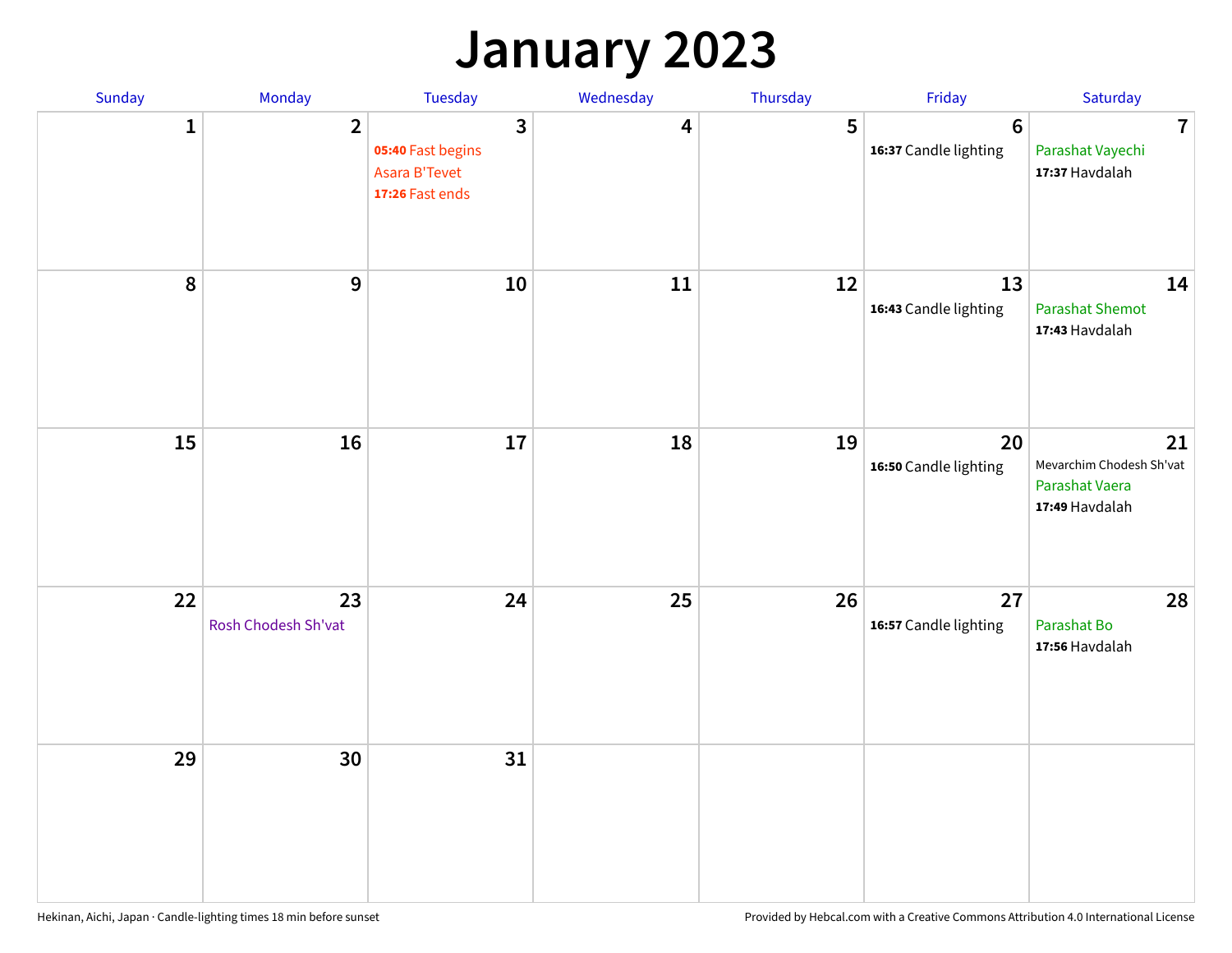# **February 2023**

| Sunday | Monday                        | Tuesday                 | Wednesday               | Thursday       | Friday                      | Saturday                                                                                        |
|--------|-------------------------------|-------------------------|-------------------------|----------------|-----------------------------|-------------------------------------------------------------------------------------------------|
|        |                               |                         | 1                       | $\overline{2}$ | 3<br>17:04 Candle lighting  | $\overline{\mathbf{4}}$<br><b>Shabbat Shirah</b><br>Parashat Beshalach<br>18:02 Havdalah        |
| 5      | $6\phantom{1}6$<br>Tu BiShvat | $\overline{7}$          | 8                       | 9              | 10<br>17:11 Candle lighting | 11<br>Parashat Yitro<br>18:09 Havdalah                                                          |
| 12     | 13                            | 14                      | 15                      | 16             | 17<br>17:18 Candle lighting | 18<br><b>Shabbat Shekalim</b><br>Mevarchim Chodesh Adar<br>Parashat Mishpatim<br>18:15 Havdalah |
| 19     | 20                            | 21<br>Rosh Chodesh Adar | 22<br>Rosh Chodesh Adar | 23             | 24<br>17:24 Candle lighting | 25<br>Parashat Terumah<br>18:21 Havdalah                                                        |
| 26     | 27                            | 28                      |                         |                |                             |                                                                                                 |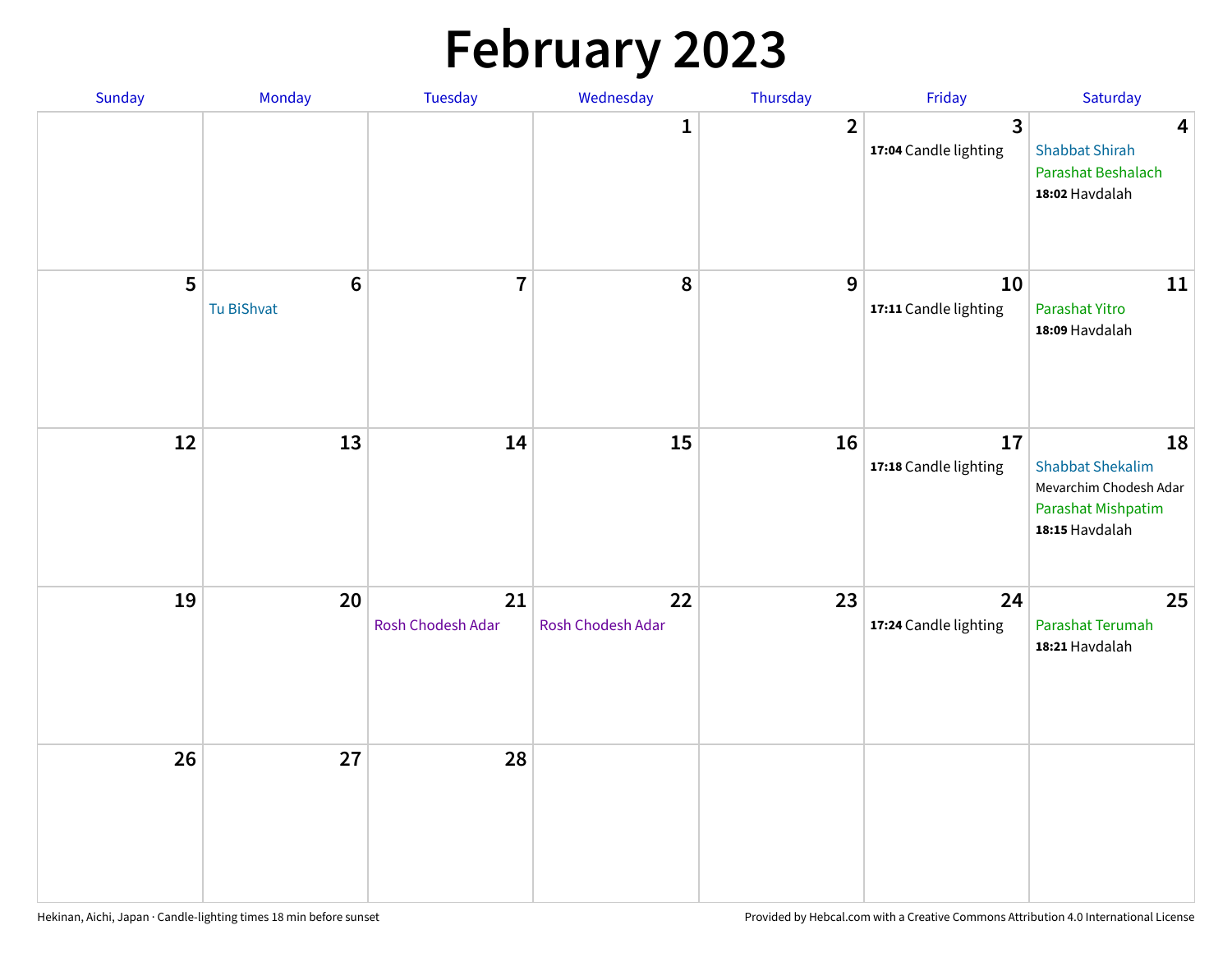## **March 2023**

| Sunday | Monday                                                                                                | Tuesday                 | Wednesday                 | Thursday                 | Friday                      | Saturday                                                                                                 |
|--------|-------------------------------------------------------------------------------------------------------|-------------------------|---------------------------|--------------------------|-----------------------------|----------------------------------------------------------------------------------------------------------|
|        |                                                                                                       |                         | 1                         | $\overline{2}$           | 3<br>17:30 Candle lighting  | $\overline{\mathbf{4}}$<br><b>Shabbat Zachor</b><br>Parashat Tetzaveh<br>18:27 Havdalah                  |
| 5      | $6\phantom{1}6$<br>05:02 Fast begins<br><b>Ta'anit Esther</b><br>18:22 Fast ends<br><b>Erev Purim</b> | $\overline{7}$<br>Purim | 8<br><b>Shushan Purim</b> | 9                        | 10<br>17:36 Candle lighting | 11<br><b>Shabbat Parah</b><br>Parashat Ki Tisa<br>18:33 Havdalah                                         |
| 12     | 13                                                                                                    | 14                      | 15                        | 16                       | 17<br>17:42 Candle lighting | 18<br><b>Shabbat HaChodesh</b><br>Mevarchim Chodesh Nisan<br>Parashat Vayakhel-Pekudei<br>18:39 Havdalah |
| 19     | 20                                                                                                    | 21                      | 22                        | 23<br>Rosh Chodesh Nisan | 24<br>17:48 Candle lighting | 25<br>Parashat Vayikra<br>18:45 Havdalah                                                                 |
| 26     | 27                                                                                                    | 28                      | 29                        | 30                       | 31<br>17:53 Candle lighting |                                                                                                          |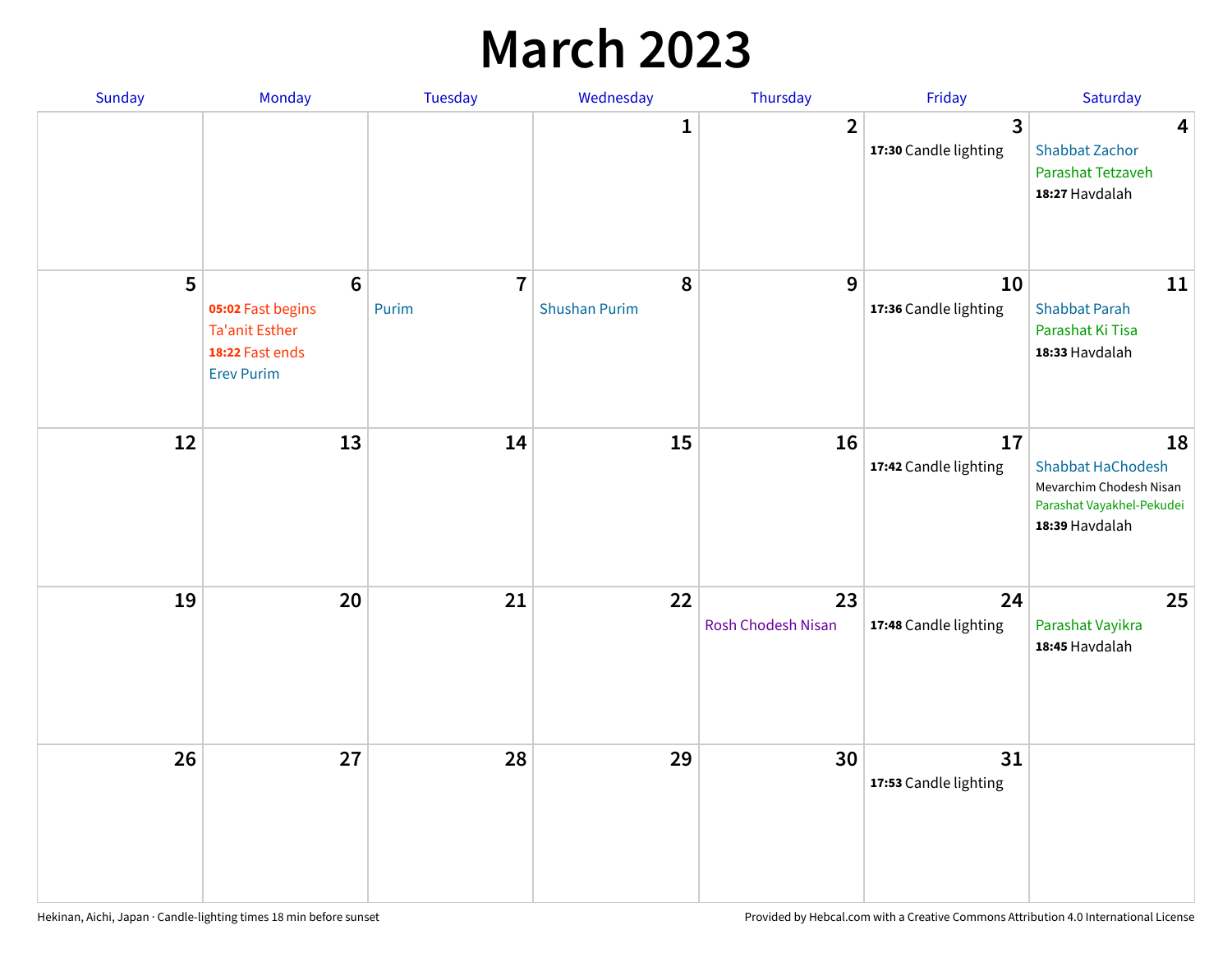# **April 2023**

| Sunday                | <b>Monday</b>         | <b>Tuesday</b>                                  | Wednesday                                                                                   | Thursday                                   | Friday                                            | Saturday                                                                              |
|-----------------------|-----------------------|-------------------------------------------------|---------------------------------------------------------------------------------------------|--------------------------------------------|---------------------------------------------------|---------------------------------------------------------------------------------------|
|                       |                       |                                                 |                                                                                             |                                            |                                                   | 1<br><b>Shabbat HaGadol</b><br>Yom HaAliyah<br><b>Parashat Tzav</b><br>18:51 Havdalah |
| $\overline{2}$        | 3                     | 4                                               | 5                                                                                           | $6\phantom{1}6$                            | $\overline{7}$                                    | 8                                                                                     |
|                       |                       |                                                 | 04:19 Fast begins<br><b>Ta'anit Bechorot</b><br><b>Erev Pesach</b><br>17:57 Candle lighting | <b>Pesach I</b><br>18:55 Candle lighting   | <b>Pesach II</b><br>17:59 Candle lighting         | Pesach III (CH"M)<br>18:57 Havdalah                                                   |
| 9<br>Pesach IV (CH"M) | 10<br>Pesach V (CH"M) | 11<br>Pesach VI (CH"M)<br>18:02 Candle lighting | 12<br><b>Pesach VII</b><br>19:00 Candle lighting                                            | 13<br><b>Pesach VIII</b><br>19:01 Havdalah | 14<br>18:05 Candle lighting                       | 15<br>Mevarchim Chodesh Iyyar<br>Parashat Shmini<br>19:03 Havdalah                    |
| 16                    | 17                    | 18<br>Yom HaShoah                               | 19                                                                                          | 20                                         | 21<br>Rosh Chodesh Iyyar<br>18:10 Candle lighting | 22<br>Rosh Chodesh Iyyar<br>Parashat Tazria-Metzora<br>19:09 Havdalah                 |
| 23                    | 24                    | 25<br>Yom HaZikaron                             | 26<br>Yom HaAtzma'ut                                                                        | 27                                         | 28<br>18:16 Candle lighting                       | 29<br>Parashat Achrei Mot-Kedoshim<br>19:15 Havdalah                                  |
| 30                    |                       |                                                 |                                                                                             |                                            |                                                   |                                                                                       |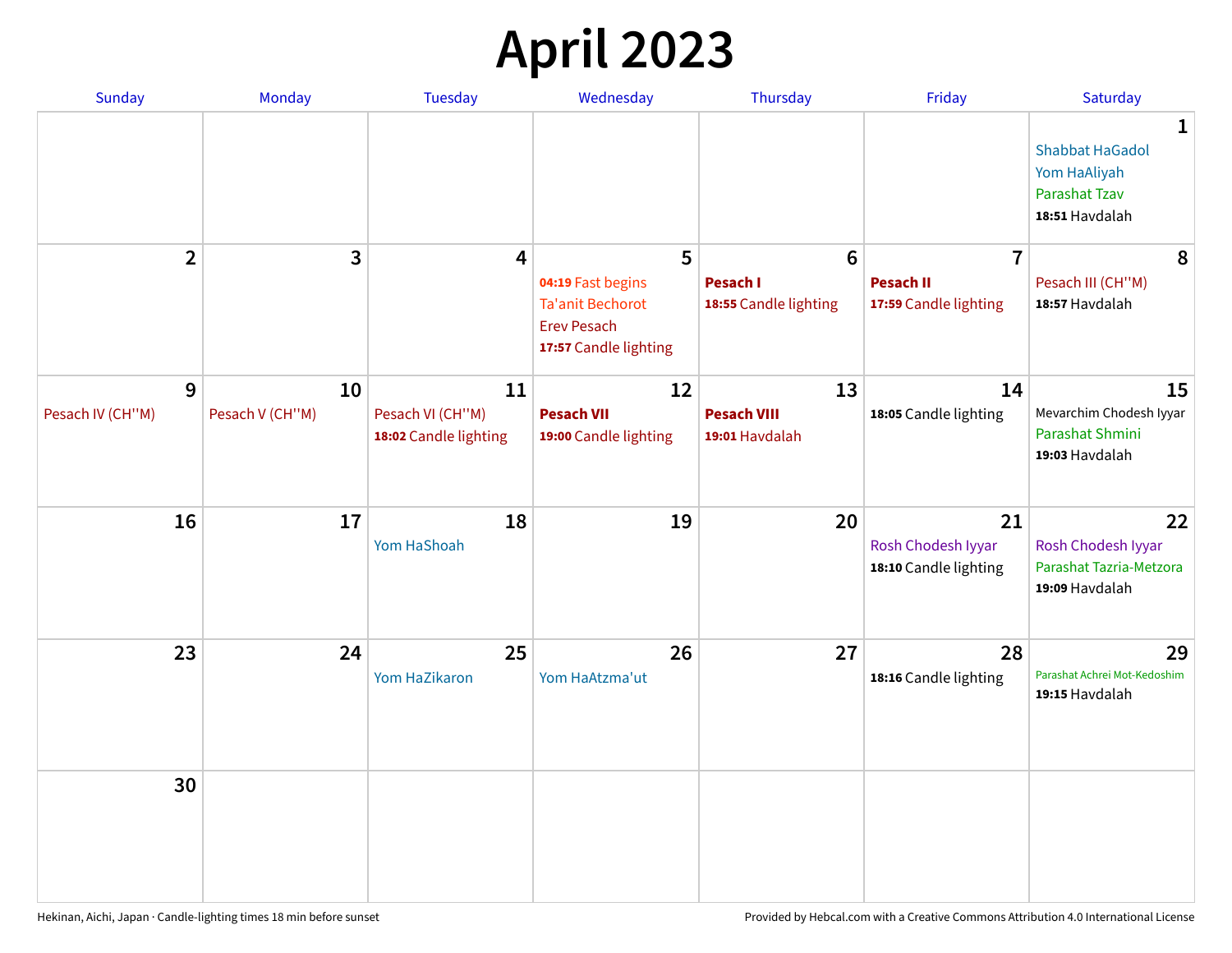#### **May 2023**

| Sunday                   | Monday       | Tuesday                 | Wednesday | Thursday                                           | Friday                                          | Saturday                                                             |
|--------------------------|--------------|-------------------------|-----------|----------------------------------------------------|-------------------------------------------------|----------------------------------------------------------------------|
|                          | $\mathbf{1}$ | $\overline{\mathbf{2}}$ | 3         | $\overline{\mathbf{4}}$                            | 5<br>Pesach Sheni<br>18:21 Candle lighting      | $\bf 6$<br><b>Parashat Emor</b><br>19:22 Havdalah                    |
| $\overline{7}$           | $\pmb{8}$    | 9<br>Lag BaOmer         | 10        | 11                                                 | 12<br>18:27 Candle lighting                     | 13<br>Parashat Behar-Bechukotai<br>19:28 Havdalah                    |
| 14                       | 15           | 16                      | 17        | 18                                                 | 19<br>Yom Yerushalayim<br>18:33 Candle lighting | 20<br>Mevarchim Chodesh Sivan<br>Parashat Bamidbar<br>19:34 Havdalah |
| 21<br>Rosh Chodesh Sivan | 22           | 23                      | 24        | 25<br><b>Erev Shavuot</b><br>18:37 Candle lighting | 26<br><b>Shavuot I</b><br>18:38 Candle lighting | 27<br><b>Shavuot II</b><br>19:40 Havdalah                            |
| 28                       | 29           | 30                      | 31        |                                                    |                                                 |                                                                      |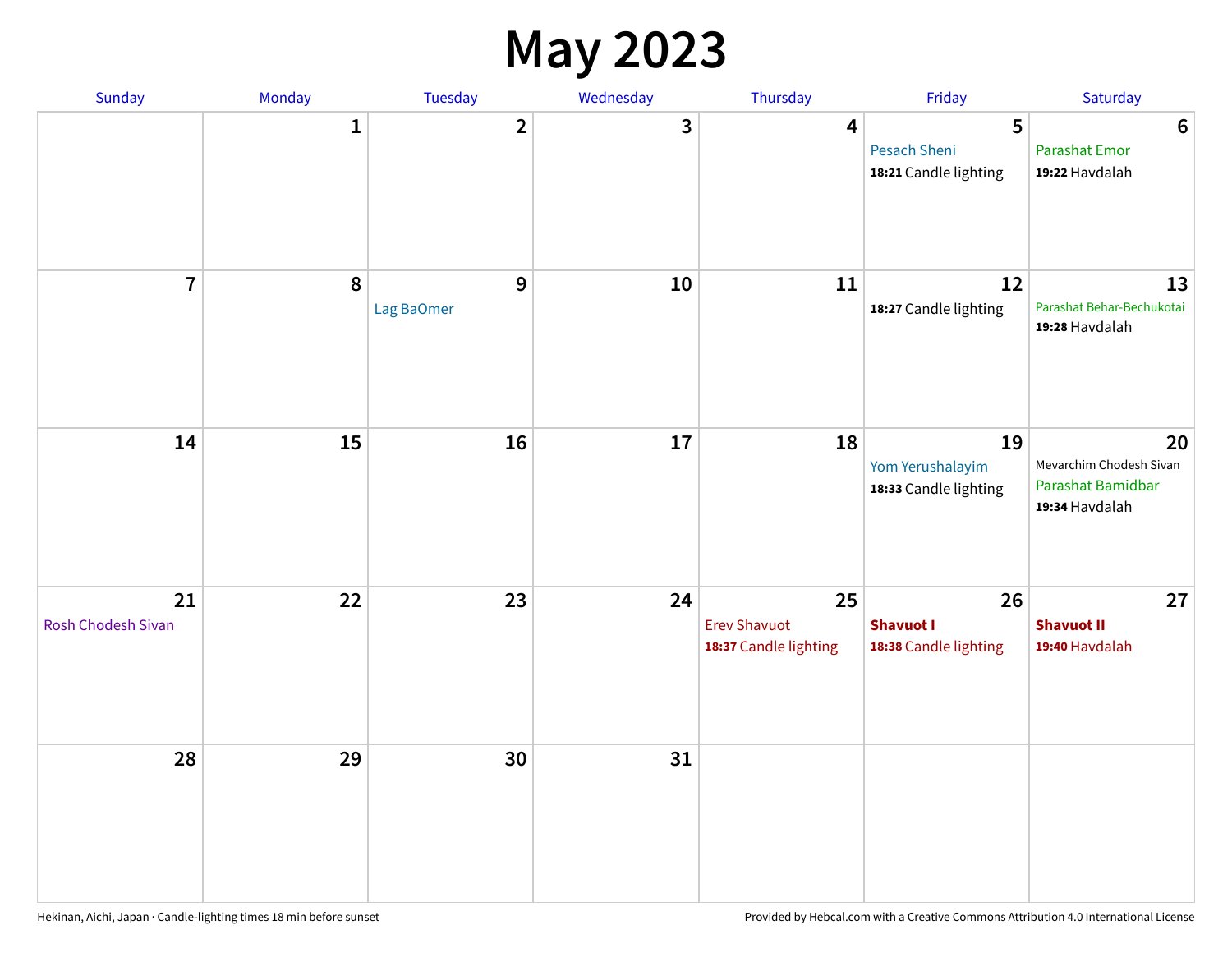#### **June 2023**

| Sunday                  | Monday                   | Tuesday                         | Wednesday               | Thursday     | Friday                                  | Saturday                                                            |
|-------------------------|--------------------------|---------------------------------|-------------------------|--------------|-----------------------------------------|---------------------------------------------------------------------|
|                         |                          |                                 |                         | $\mathbf{1}$ | $\overline{2}$<br>18:42 Candle lighting | $\overline{3}$<br>Parashat Nasso<br>19:45 Havdalah                  |
| $\overline{\mathbf{4}}$ | 5                        | $\bf 6$                         | $\overline{\mathbf{r}}$ | 8            | $\overline{9}$<br>18:46 Candle lighting | 10<br>Parashat Beha'alotcha<br>19:49 Havdalah                       |
| ${\bf 11}$              | 12                       | 13                              | 14                      | 15           | 16<br>18:49 Candle lighting             | 17<br>Mevarchim Chodesh Tamuz<br>Parashat Sh'lach<br>19:52 Havdalah |
| 18                      | 19<br>Rosh Chodesh Tamuz | 20<br><b>Rosh Chodesh Tamuz</b> | 21                      | 22           | 23<br>18:51 Candle lighting             | 24<br>Parashat Korach<br>19:54 Havdalah                             |
| 25                      | 26                       | 27                              | 28                      | 29           | 30<br>18:51 Candle lighting             |                                                                     |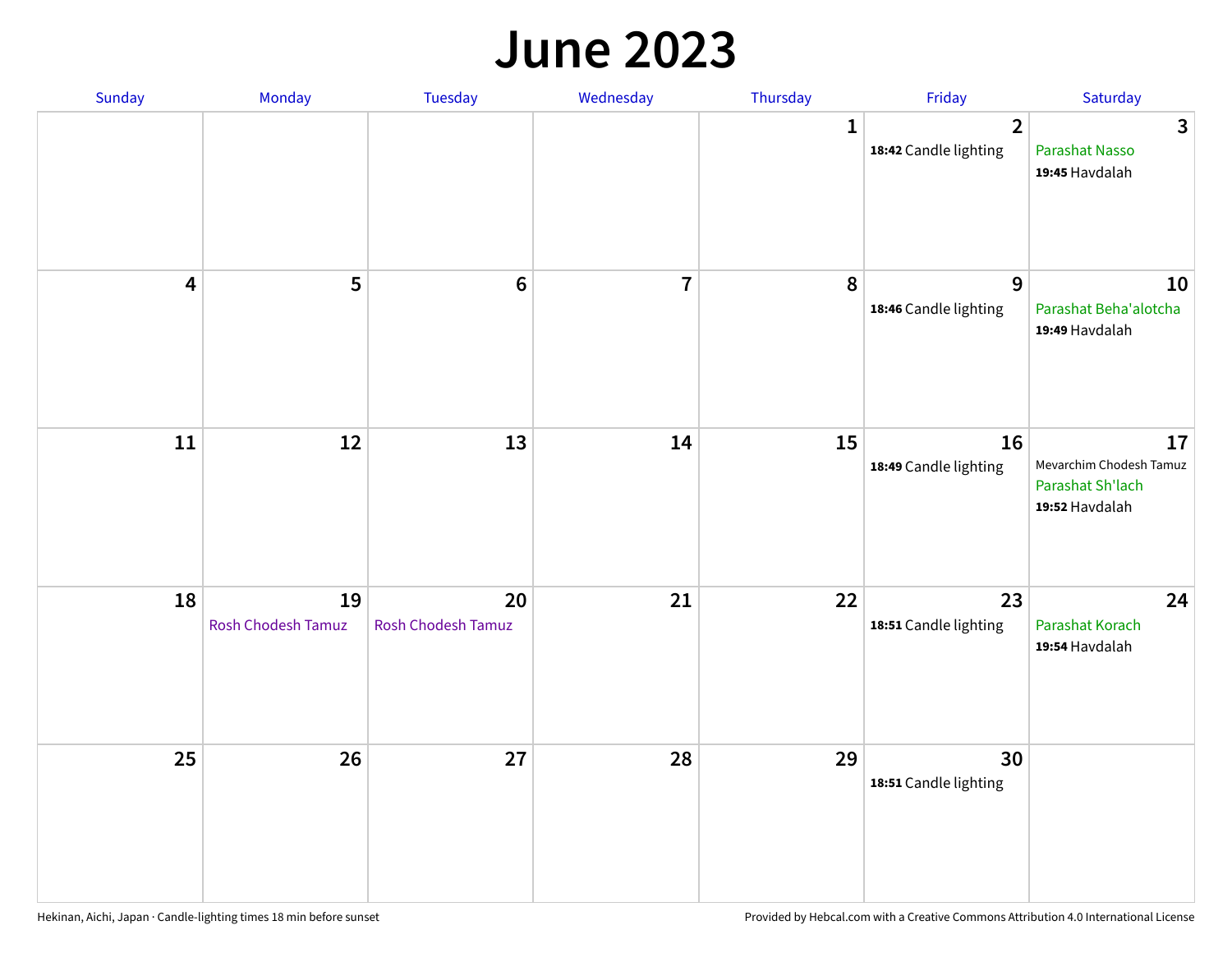# **July 2023**

| Sunday         | Monday       | <b>Tuesday</b>          | Wednesday                                   | Thursday                                                                      | Friday                                  | Saturday                                                              |
|----------------|--------------|-------------------------|---------------------------------------------|-------------------------------------------------------------------------------|-----------------------------------------|-----------------------------------------------------------------------|
|                |              |                         |                                             |                                                                               |                                         | $\mathbf 1$<br>Parashat Chukat-Balak<br>19:54 Havdalah                |
| $\overline{2}$ | $\mathbf{3}$ | $\overline{\mathbf{4}}$ | 5                                           | $6\phantom{1}6$<br>03:13 Fast begins<br><b>Tzom Tammuz</b><br>19:45 Fast ends | $\overline{7}$<br>18:51 Candle lighting | 8<br><b>Parashat Pinchas</b><br>19:53 Havdalah                        |
| 9              | 10           | 11                      | 12                                          | 13                                                                            | 14<br>18:48 Candle lighting             | 15<br>Mevarchim Chodesh Av<br>Parashat Matot-Masei<br>19:50 Havdalah  |
| 16             | 17           | 18                      | 19<br>Rosh Chodesh Av                       | 20                                                                            | 21<br>18:45 Candle lighting             | 22<br><b>Shabbat Chazon</b><br>Parashat Devarim<br>19:45 Havdalah     |
| 23             | 24           | 25                      | 26<br>19:00 Fast begins<br>Erev Tish'a B'Av | 27<br>Tish'a B'Av<br>19:33 Fast ends                                          | 28<br>18:40 Candle lighting             | 29<br><b>Shabbat Nachamu</b><br>Parashat Vaetchanan<br>19:40 Havdalah |
| 30             | 31           |                         |                                             |                                                                               |                                         |                                                                       |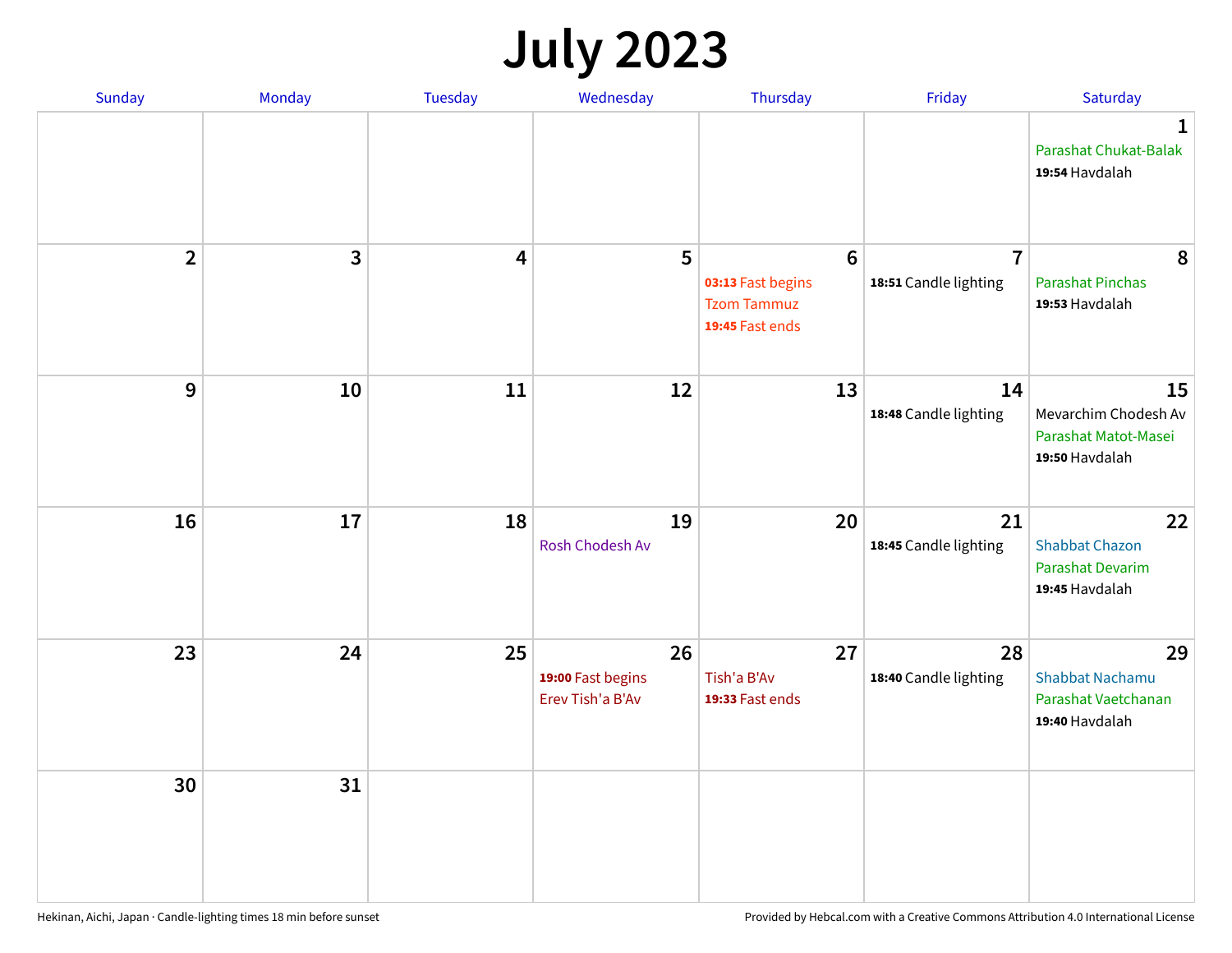# **August 2023**

| Sunday         | Monday         | Tuesday      | Wednesday               | Thursday                | Friday                                                                            | Saturday                                                         |
|----------------|----------------|--------------|-------------------------|-------------------------|-----------------------------------------------------------------------------------|------------------------------------------------------------------|
|                |                | $\mathbf{1}$ | $\mathbf{2}$<br>Tu B'Av | $\overline{\mathbf{3}}$ | $\boldsymbol{4}$<br>18:34 Candle lighting                                         | 5<br><b>Parashat Eikev</b><br>19:33 Havdalah                     |
| $6\phantom{a}$ | $\overline{7}$ | 8            | $\mathbf{9}$            | 10                      | 11<br>18:27 Candle lighting                                                       | 12<br>Mevarchim Chodesh Elul<br>Parashat Re'eh<br>19:25 Havdalah |
| 13             | 14             | 15           | 16                      | 17<br>Rosh Chodesh Elul | 18<br>Rosh Hashana LaBehemot<br><b>Rosh Chodesh Elul</b><br>18:19 Candle lighting | 19<br><b>Parashat Shoftim</b><br>19:16 Havdalah                  |
| $20\,$         | 21             | 22           | 23                      | 24                      | 25<br>18:10 Candle lighting                                                       | 26<br>Parashat Ki Teitzei<br>19:07 Havdalah                      |
| 27             | 28             | 29           | 30                      | 31                      |                                                                                   |                                                                  |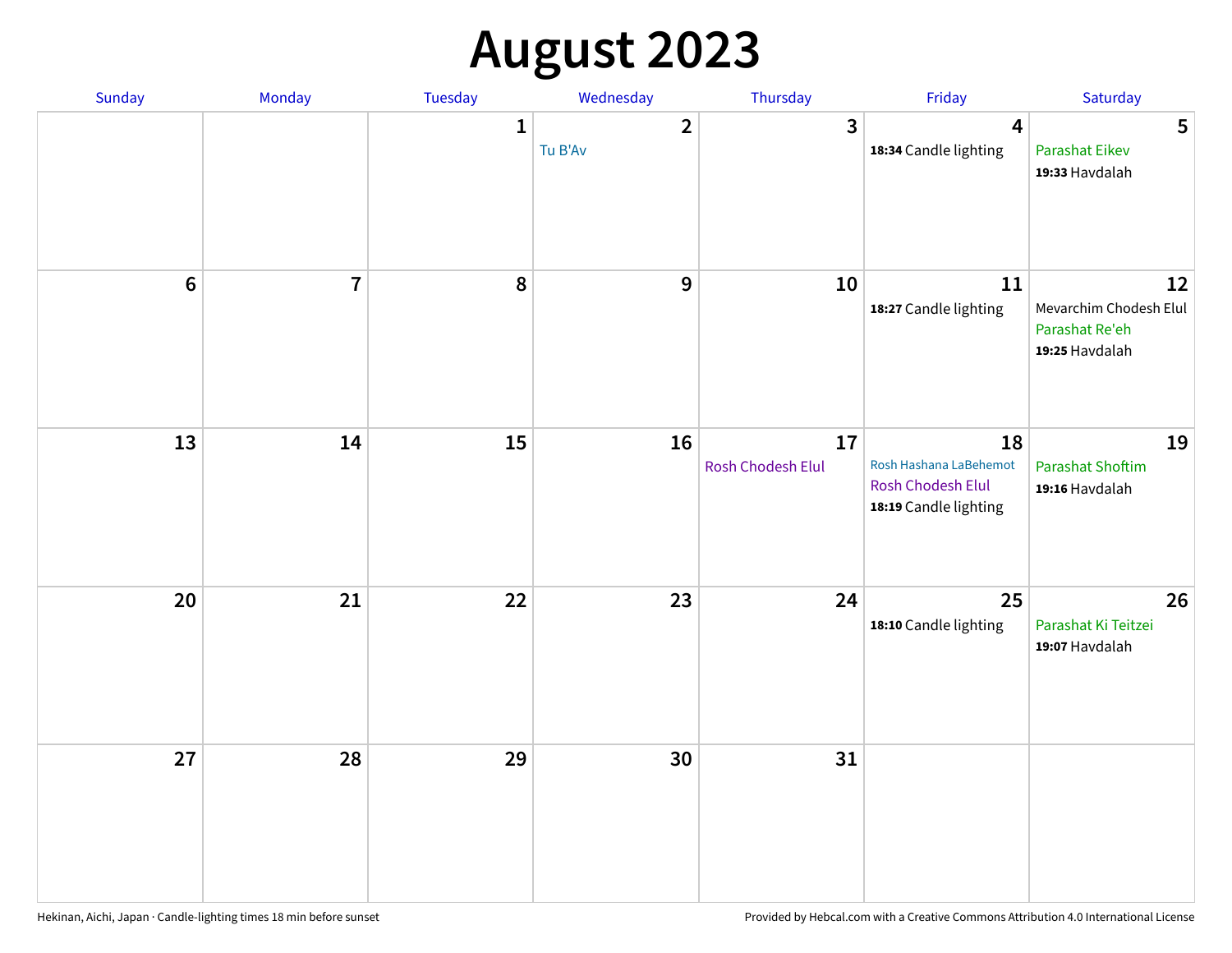# **September 2023**

| Sunday                                                | Monday                                                             | <b>Tuesday</b> | Wednesday       | Thursday       | Friday                                            | Saturday                                                            |
|-------------------------------------------------------|--------------------------------------------------------------------|----------------|-----------------|----------------|---------------------------------------------------|---------------------------------------------------------------------|
|                                                       |                                                                    |                |                 |                | 1<br>18:01 Candle lighting                        | $\overline{2}$<br>Parashat Ki Tavo<br>18:57 Havdalah                |
| 3                                                     | $\overline{\mathbf{4}}$                                            | 5              | $6\phantom{1}6$ | $\overline{7}$ | 8<br>17:52 Candle lighting                        | 9<br>Leil Selichot<br>Parashat Nitzavim-Vayeilech<br>18:47 Havdalah |
| 10                                                    | 11                                                                 | 12             | 13              | 14             | 15<br>Erev Rosh Hashana<br>17:42 Candle lighting  | 16<br>Rosh Hashana 5784<br>18:36 Candle lighting                    |
| 17<br><b>Rosh Hashana II</b><br>18:35 Havdalah        | 18<br>04:22 Fast begins<br><b>Tzom Gedaliah</b><br>18:26 Fast ends | 19             | 20              | 21             | 22<br>17:32 Candle lighting                       | 23<br><b>Shabbat Shuva</b><br>Parashat Ha'Azinu<br>18:26 Havdalah   |
| 24<br><b>Erev Yom Kippur</b><br>17:29 Candle lighting | 25<br><b>Yom Kippur</b><br>18:23 Havdalah                          | 26             | 27              | 28             | 29<br><b>Erev Sukkot</b><br>17:21 Candle lighting | 30<br>Sukkot I<br>18:16 Candle lighting                             |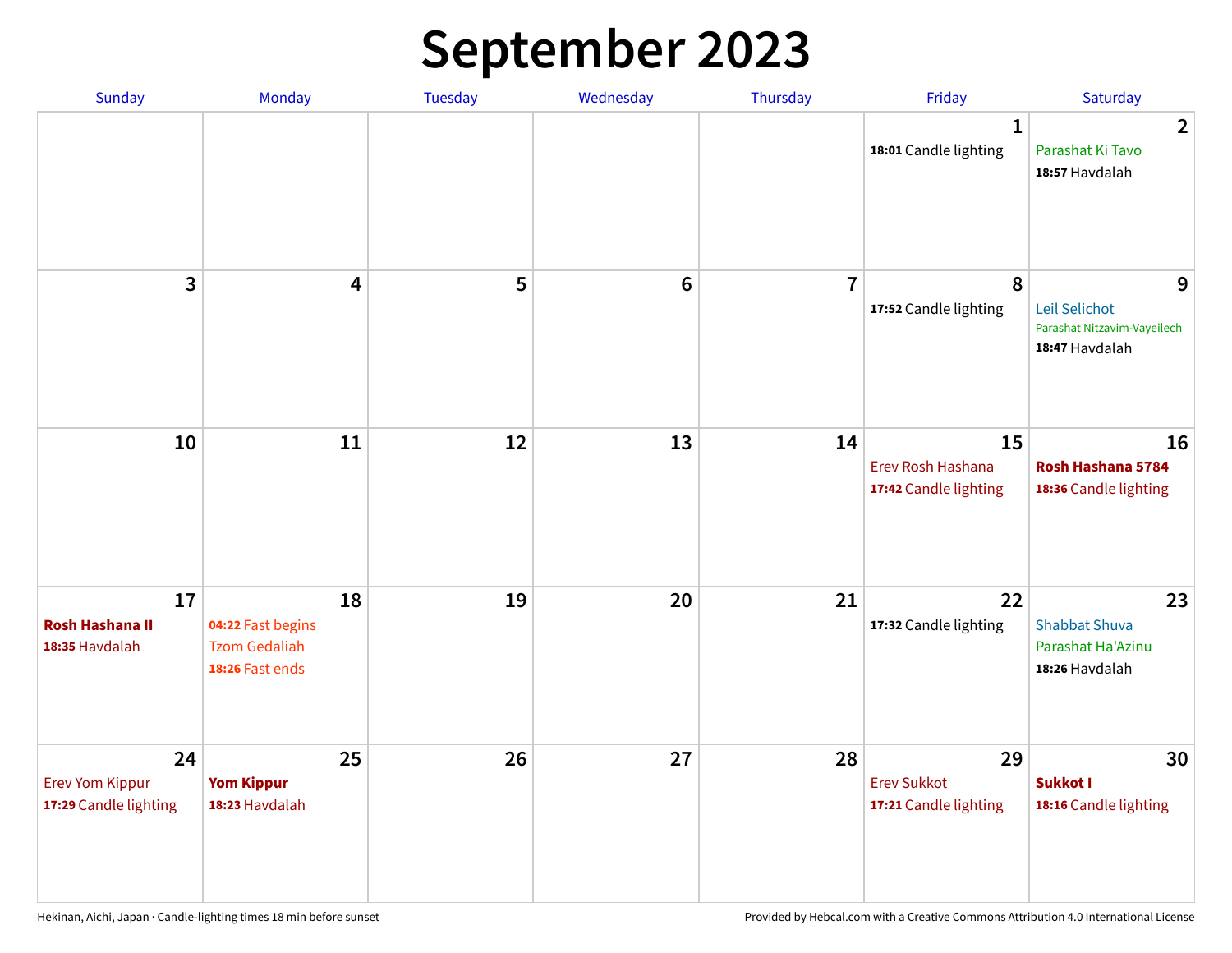## **October 2023**

| Sunday                                             | <b>Monday</b>                       | <b>Tuesday</b>        | Wednesday            | Thursday              | Friday                                                               | Saturday                                                                       |
|----------------------------------------------------|-------------------------------------|-----------------------|----------------------|-----------------------|----------------------------------------------------------------------|--------------------------------------------------------------------------------|
| $\mathbf{1}$<br><b>Sukkot II</b><br>18:15 Havdalah | $\overline{2}$<br>Sukkot III (CH"M) | 3<br>Sukkot IV (CH"M) | 4<br>Sukkot V (CH"M) | 5<br>Sukkot VI (CH"M) | $6\phantom{1}$<br>Sukkot VII (Hoshana Raba)<br>17:12 Candle lighting | 7<br><b>Shmini Atzeret</b><br>18:06 Candle lighting                            |
| 8<br><b>Simchat Torah</b><br>18:05 Havdalah        | $\boldsymbol{9}$                    | 10                    | 11                   | 12                    | 13<br>17:02 Candle lighting                                          | 14<br>Mevarchim Chodesh Cheshvan<br><b>Parashat Bereshit</b><br>17:57 Havdalah |
| 15<br>Rosh Chodesh Cheshvan                        | 16<br>Rosh Chodesh Cheshvan         | 17                    | 18                   | 19                    | 20<br>16:53 Candle lighting                                          | 21<br>Parashat Noach<br>17:49 Havdalah                                         |
| 22<br>Yom HaAliyah School Observance               | 23                                  | 24                    | 25                   | 26                    | 27<br>16:45 Candle lighting                                          | 28<br>Parashat Lech-Lecha<br>17:41 Havdalah                                    |
| 29                                                 | 30                                  | 31                    |                      |                       |                                                                      |                                                                                |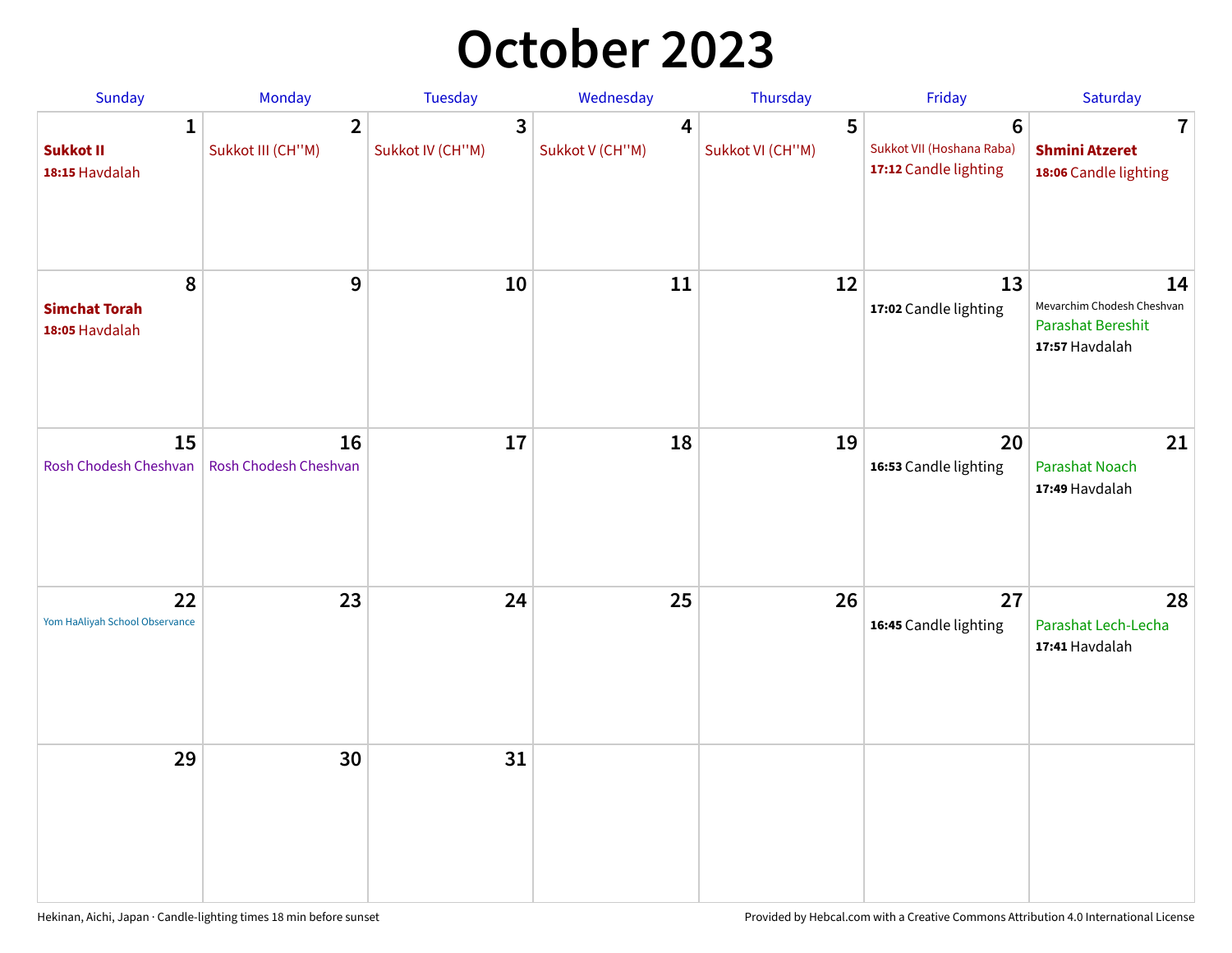#### **November 2023**

| Sunday | Monday          | Tuesday                   | Wednesday    | Thursday       | Friday                      | Saturday                                                                 |
|--------|-----------------|---------------------------|--------------|----------------|-----------------------------|--------------------------------------------------------------------------|
|        |                 |                           | $\mathbf{1}$ | $\overline{2}$ | 3<br>16:38 Candle lighting  | $\overline{\mathbf{4}}$<br>Parashat Vayera<br>17:35 Havdalah             |
| 5      | $6\phantom{1}6$ | $\overline{7}$            | 8            | 9              | 10<br>16:32 Candle lighting | 11<br>Mevarchim Chodesh Kislev<br>Parashat Chayei Sara<br>17:29 Havdalah |
| 12     | 13<br>Sigd      | 14<br>Rosh Chodesh Kislev | 15           | 16             | 17<br>16:27 Candle lighting | 18<br><b>Parashat Toldot</b><br>17:25 Havdalah                           |
| 19     | 20              | 21                        | 22           | 23             | 24<br>16:24 Candle lighting | 25<br>Parashat Vayetzei<br>17:23 Havdalah                                |
| 26     | 27              | 28                        | 29           | 30             |                             |                                                                          |